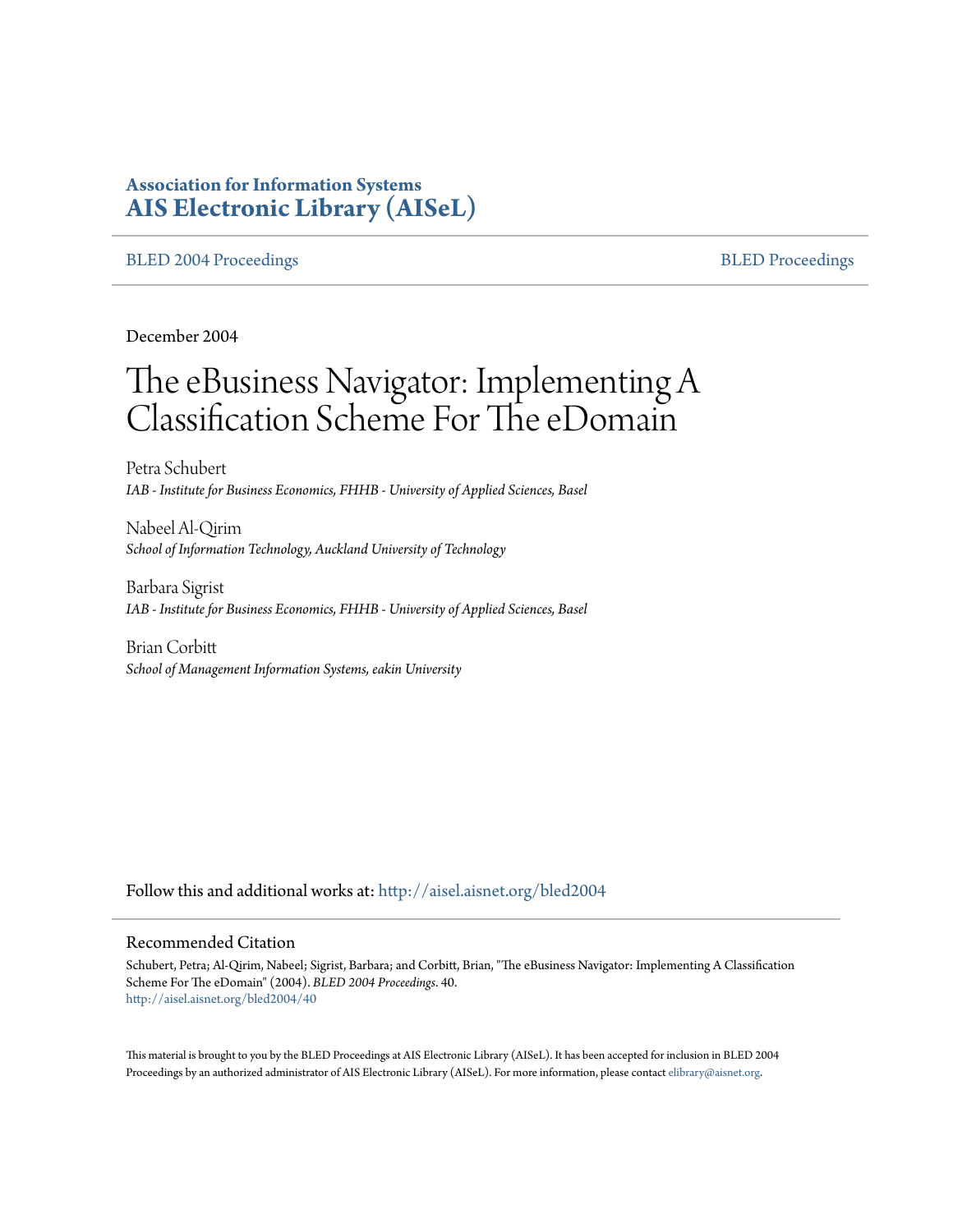# **17th Bled Electronic Commerce Conference**

#### **eGlobal**

Bled, Slovenia, June 21-23, 2004

# **The eBusiness Navigator: Implementing A Classification Scheme For The eDomain**

#### **Barbara Sigrist, Petra Schubert**

IAB – Institute for Business Economics, FHBB – University of Applied Sciences, Basel, Switzerland, barbara.sigrist@fhbb.ch, petra.schubert@fhbb.ch

#### **Abstract**

*The paper describes research activity for the development of the "e-business navigator" – a graphical representation of a classification scheme for the e-business domain. The*  need for a common understanding of e-business terms evolved in the publicly funded *project "eXperience" where case studies were to be classified according to a common standard. The authors of this paper developed a common classification scheme in order to structure relevant knowledge and make it publicly available for all interested researchers and practitioners. One of the objectives was the creation of a common*  language among all parties involved. A network project of European perspective is in the *making and will advance the discussion about the common e-language and e-understanding. Above all, this network will work with the classification scheme and validate its use and implementation in the time to come.* 

#### **1 Motivation**

Over the last years, the domain of e-business research in Europe has evolved into a selfcontained community. There is a growing number of mini tracks dedicated to "E-Topics" at all major IS conferences (e.g. ECIS, ICIS, AMCIS, Bled). Even though many publications on the basics of e-business and especially e-commerce have been written, ebusiness as a research field still lacks a common structure and language both among researchers and lecturers as well as practitioners. The perceived deficiency was the starting point for this paper. We collected existing literature and common practice from ebusiness case studies for the development of a general research topology. In fact, there are several projects and institutions in Europe concentrating on disseminating e-business knowledge and experience accumulated through academic research and business projects: (1) The Best eEurope Practices Project [BEEP 2004], (2) the IESE Business School [IESE 2004] and (3) the European Case Clearing House [ECCH 2004]. The latter two write and collect case studies on a professional basis supplying various recipients. However, the classification of their case studies is based on different categorization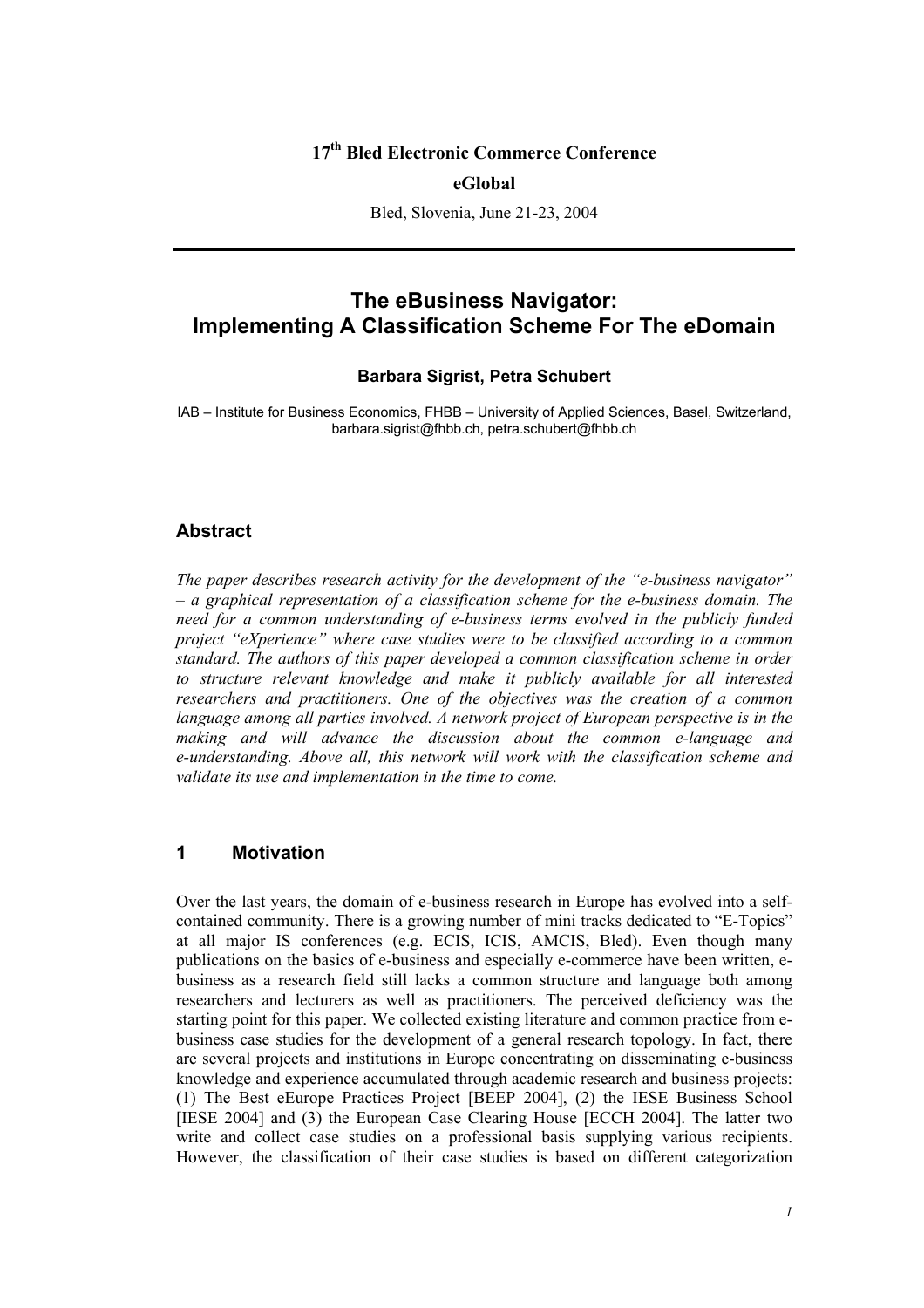schemes and the case language makes use of an inconsistent terminology. This impedes an easy access to the contained knowledge.

### *1.1 Background*

The following chapters deal with the areas which we looked at during the development of the e-business navigator. First, we will discuss the basic principles of the Semantic Web which helped us understand the accessibility of content on the Web. Furthermore, we looked at ontologies and classification schemes, which could be used to classify and store our case studies and which would later allow to retrieve the information using multiple ways of structured queries.

### *1.2 Research Methodology*

The research methodology for the e-business navigator is a very practical approach and a case study itself. The problems mentioned above became fully aware to the authors when they were put in charge of the development of a Web-based case study database for e-business cases [eXperience 2004]. In this project called "eXperience" we were faced with the challenge of "easy access to e-business experiences". The question arose: how do we describe the processes and functions that help companies increase their productivity; their capability to innovate; or to reduce their costs or cost structures by means of deploying the "e-"? This was the starting point of the e-business navigator proposed in this paper. In order to build an optimized database, we needed to come up with a classification scheme in combination with multidimensional ontologies including graphical representations and entry points. The final objective was the introduction of a standard for e-business classification in general. Moreover, the common classification scheme was intended to foster further research in this area such as the identification of clusters and cross-case analysis.

## *1.3 Managing Content And Meaning*

The management of information is a pivotal aspect of success or failure of any undertaking, be it of private, academic, or commercial nature [Rickards/French 2003]. There are many terms related to information management: content management, enterprise content management, knowledge management, workflow management, etc., all of which try to frame a specific problem and match it with a specific solution. As is the case of many Internet related issues, the World Wide Web Consortium tried to tackle the problems on a technical and conceptual level by means of adding meta-information to Web content. The concept was introduced back in 2001 and is known as the Semantic Web.

Berners-Lee et al. [2001] describe the Semantic Web as a new form of Web content that is meaningful to computers. We believe that we will only be able to fully unleash the potential of information published on the Web once electronic agents will be able to interpret the data automatically and independently enabling them to fulfil information needs defined by the user. Today, most Web pages are only meaningful to human readers. HTML is a means to describe the format of displaying information leaving content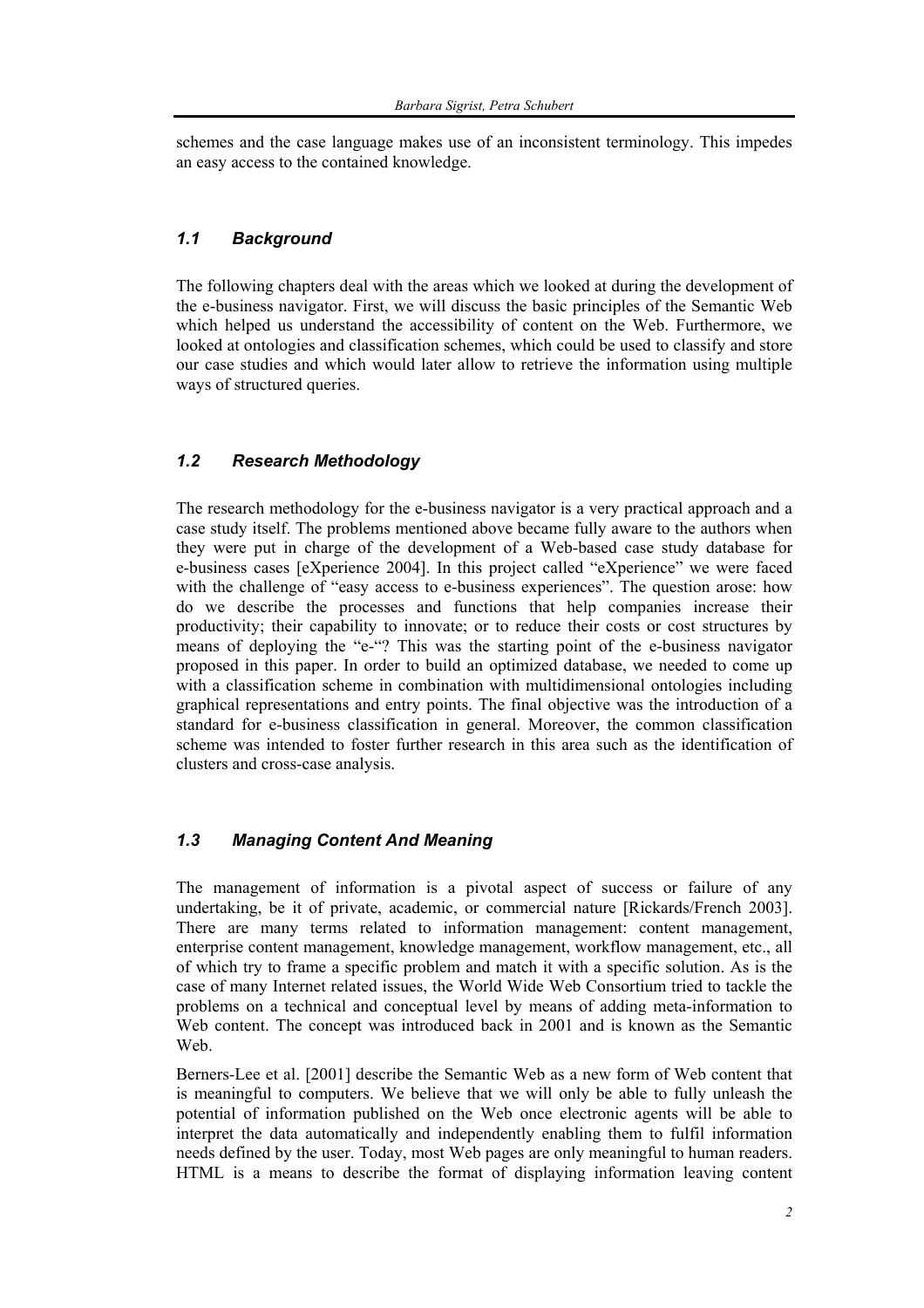information unfathomable for computers. Adding mark-up information to Web pages is a basic prerequisite for the fulfilment of complex user tasks by electronic agents. The Semantic Web will bring structure to the meaningful content of Web pages. But the idea of the Semantic Web does not stop at adding tags and putting formerly HTML-written pages into XML pages. It also entails a language for defining rules – thus adding logic for the processing of data. A basic component of the Semantic Web is the concept of ontologies, containing taxonomies with defined classes and relations among the classes and inference rules that describe semantic relationships between content classes. The ebusiness navigator (cf. Fig. 2) is intended to help understand the processes and entities involved and deduct relationships among them.

# *1.4 Ontologies And Meta Data*

Many definitions evolved during the past years as to what defines the term "ontologies", a term which originally emerged from a philosophical context. This paper concurs with Fensel's definition [Fensel 2001, 11]: "An ontology is a formal, explicit specification of a shared conceptualization." (cf. Fig. 1)



*Figure 1: A Basic Clarification Of Ontology [Lytras Et Al. 2003]* 

With an ontology, implicit and explicit knowledge can be connected by means of knowledge management tools. Taking into consideration the structure and logical architecture of information containers, concentrating on ontologies bears the strategic advantage of not abandoning any digital asset. On the contrary, businesses will have a set of processes at hand with which a conceptualisation (e-business, e-government) can be shared in a planned and controlled manner. Above all, the ontology schemes must be kept as open as possible in order to allow future ontologies to dock in.

As discussed in detail by Staab [2002], the development process should start with a feasibility study, continue with an in-depth analysis, proceed with the development of specifications, then introduce a semi-formal description of one or more ontologies, continue with an evaluation of the concepts and rules, and end with a full-grown application. Existing metadata will be taken and transformed into one ontology for unspecific documents. Metadata generation usually involves either automatic, manual, or semi-automatic methods [Staab 2002].

The emergence of the Semantic Web and the connected technical specifications (XML, RDF) set the direction for further web development in general. A common set of ontologies alleviates the unresolved intra-enterprise and inter-company discussions as to how data is to be stored, retrieved, and displayed. The e-business navigator in section 0 is a concept for an e-business ontology.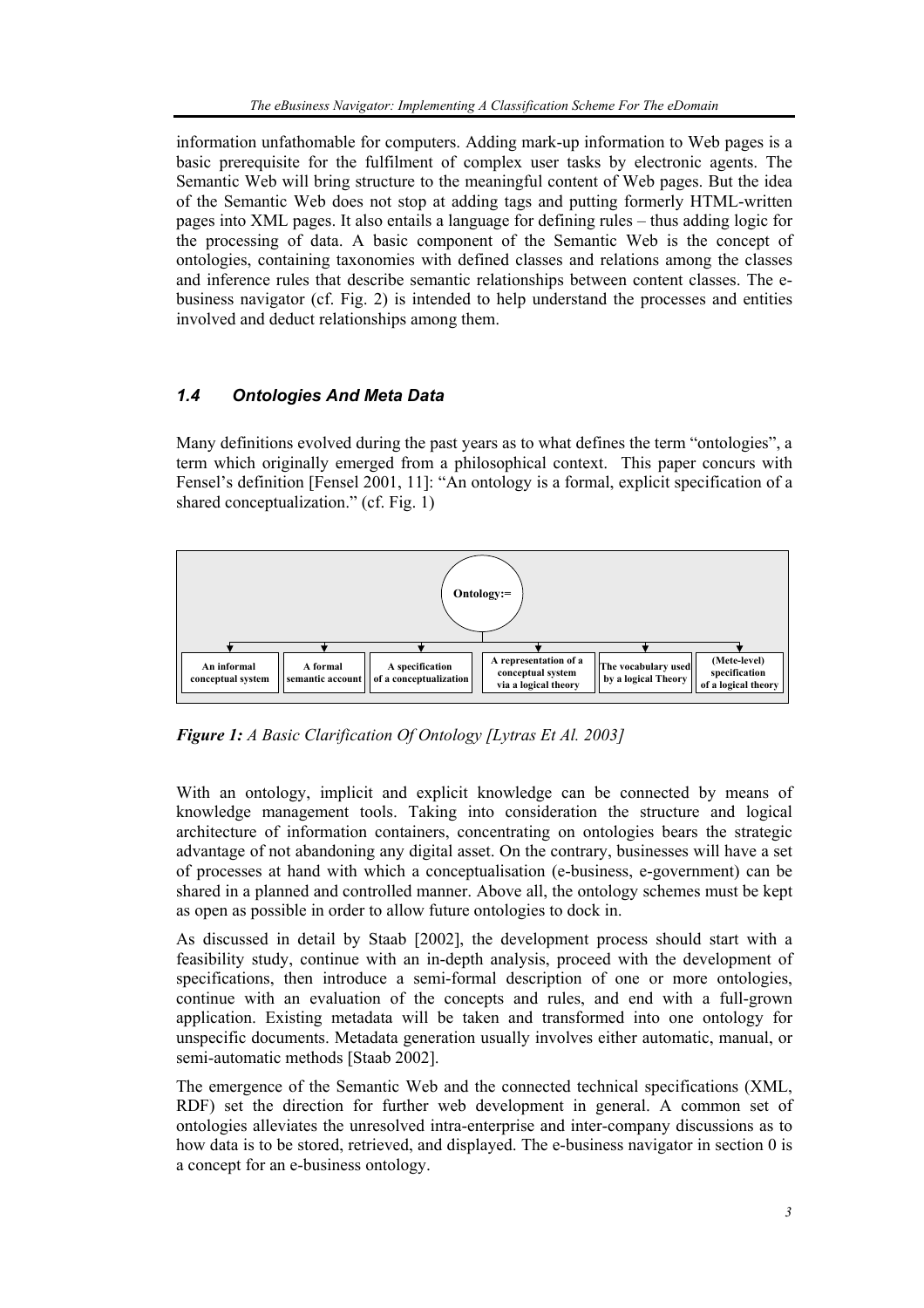Promising application areas and helper programs with reasonable market readiness have emerged in recent years: KAON [KAON 2003] and OntoEdit [OntoEdit 2003] are but two examples.

## *1.5 Case Studies*

Case studies are by definition "an intensive, detailed description and analysis of a single project, programme, or instructional material in the context of its environment" [Frechtling 1997]. A case study can be applied in almost any setting where the curriculum spans parts of real world phenomena. Case studies foster online and offline collaboration on problems discussed and therefore lend themselves to being used in traditional and blended learning. Researchers can easily get access to case experts and tacit knowledge that otherwise remains undocumented.

For many years, researches in these fields have recognized the shortcomings of rather traditional research strategies in dealing with the high complexity and richness of phenomena in real world business scenarios. Today, case study research goes far beyond portraying isolated pieces of evidence, but has become an established methodology of theory building (for an early, but very comprehensive review see [Eisenhardt 1989]). Especially European research with its tendency to a more qualitative analysis has extensively embraced the case study approach. A common classification scheme groups these case studies and makes them accessible from different entry points. The e-business navigator and its first implementation as a prototype (cf. screenshots and explanations in section 0) illustrate this concept.

# **2 The E-Business Navigator**

The e-business navigator is the result and of a publicly funded project called "eXperience". eXperience is a platform that currently holds about 240 fully qualified case studies about e-business best practice and is intended for research and practitioners alike. All case studies are classified according to a common categorization scheme. This scheme is the basis of the e-business navigator which is the central navigation aid of eXperience. Current web statistics show that the database is frequently used (homepage: about 16'000 page impressions in 2003).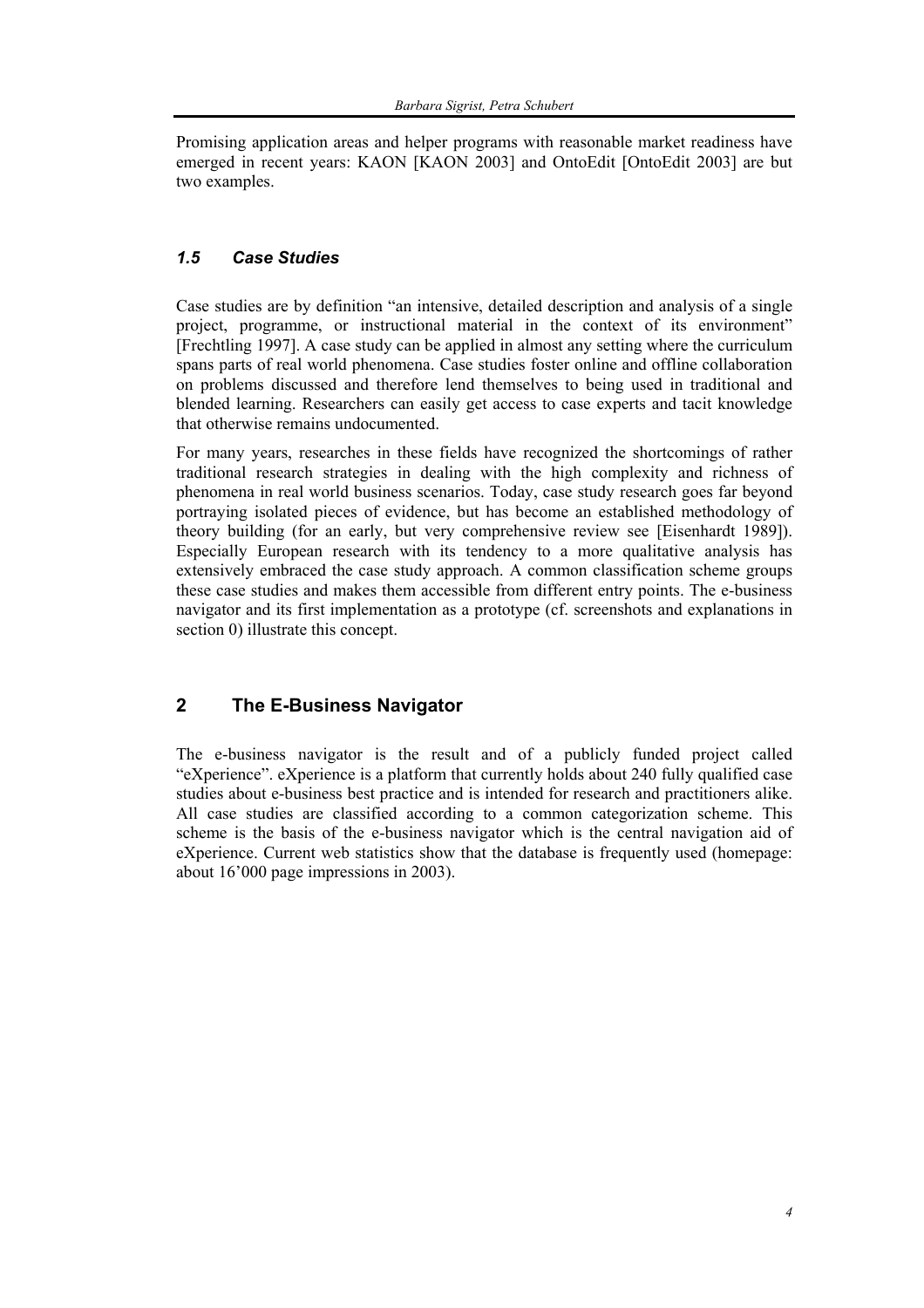

*Figure 2: The eBusiness Navigator: Classification Scheme [Schubert/Wölfle 2000]* 

# *2.1 Terms And Definitions*

This chapter describes the content and purpose of the e-business navigator in the context of eXperience and future European project initiatives. The navigator resolves case study classification ambiguities among different projects and institutions with regards to standardization of terminology and language used when talking about e-business. Furthermore, it facilitates knowledge exchange among practitioners and academics.

The E-Business navigator is a graphical representation of the different e-business disciplines. The terms contained in the navigator are linked to the following definitions:

*E-Business* entails the support of enterprise relationships and processes among business partners, customers, and employees by means of electronic media. [Schubert/Wölfle 2000]. Usually, the term "e-business" is related to the deployment of new media and internet technology.

*E-commerce* is a specific part of e-business and is focused on the selling of products and services. E-commerce applications support sales processes, traditionally subdivided into information phase, agreement phase, and transaction phase [Schubert et al. 2001].

*E-procurement* is the electronic support of buying processes (purchases) of a company [Schubert et al. 2002]. Enterprise Resource Systems (ERP) are usually optimised for the procurement of direct goods, while e-procurement solutions also support the purchase of indirect goods.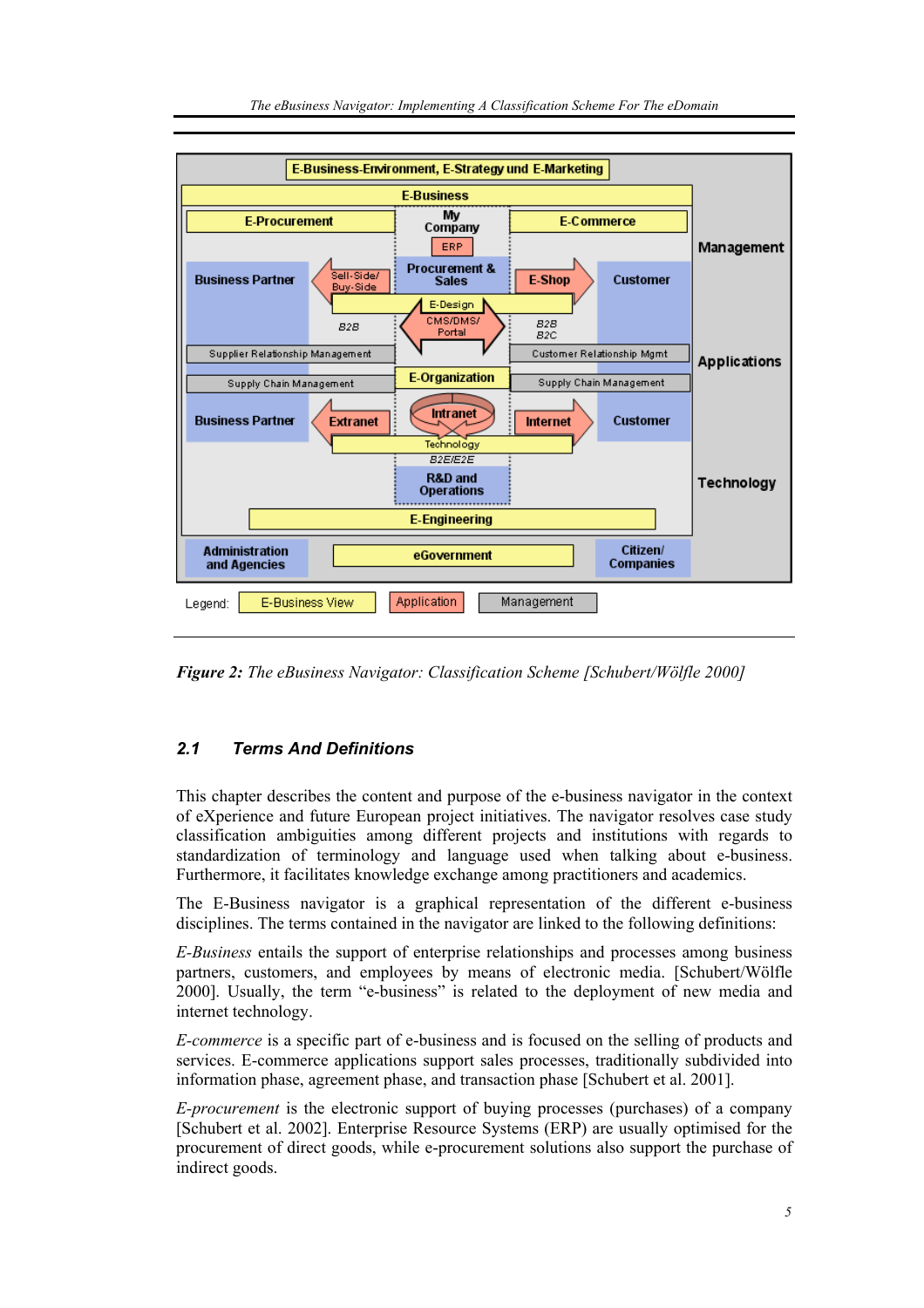*E-organization* focuses on the electronic communication support among employees or between employees and business partners. Software packages are used for the collaboration with partners (collaboration tools and internet groupware). Furthermore, companies establish and expand content management systems in order to manage increasing information in portals, web sites, and e-shops. Mobile applications support field staff and facilitate remote access to product catalogues and customer data including mobile order entry.

Specialized software abets management concepts such as *Customer Relationship Management (CRM)* and *Supplier Relationship Management (SRM)*. CRM is sales oriented and targets customer needs and satisfaction. Its objectives are an increase of customers and the optimization of the customers' lifetime value (sales volume of cumulated purchases). SRM, on the other hand, is geared to procurement. The focus lies on extensive support of the relationships and processes in conjunction with suppliers. Supply Chain Management (SCM) is the integrated management of the value chain starting from raw material purchase and processing to recycling.

Within the scope of this paper, we presented only a few selected topics contained in the ebusiness navigator. All entities and processes have been defined and are publicly available on the Ecademy's web site [2004].

### *2.2 Classification Scheme*

In order to comply with the e-business navigator, all case studies in the eXperience database are organized according to a classification scheme. The top hierarchy contains information about the e-business area, the relationship between businesses, customers, and administrations; the software applications deployed; and the sectors in which the businesses operate (cf. Table 1). The next level in the hierarchy contains information about specific aspects of a case study combined with the focus and intensity (cf. Table 2). The lowest level of the classification scheme contains information about the reach and the emphasis of the businesses discussed (cf. Table 3).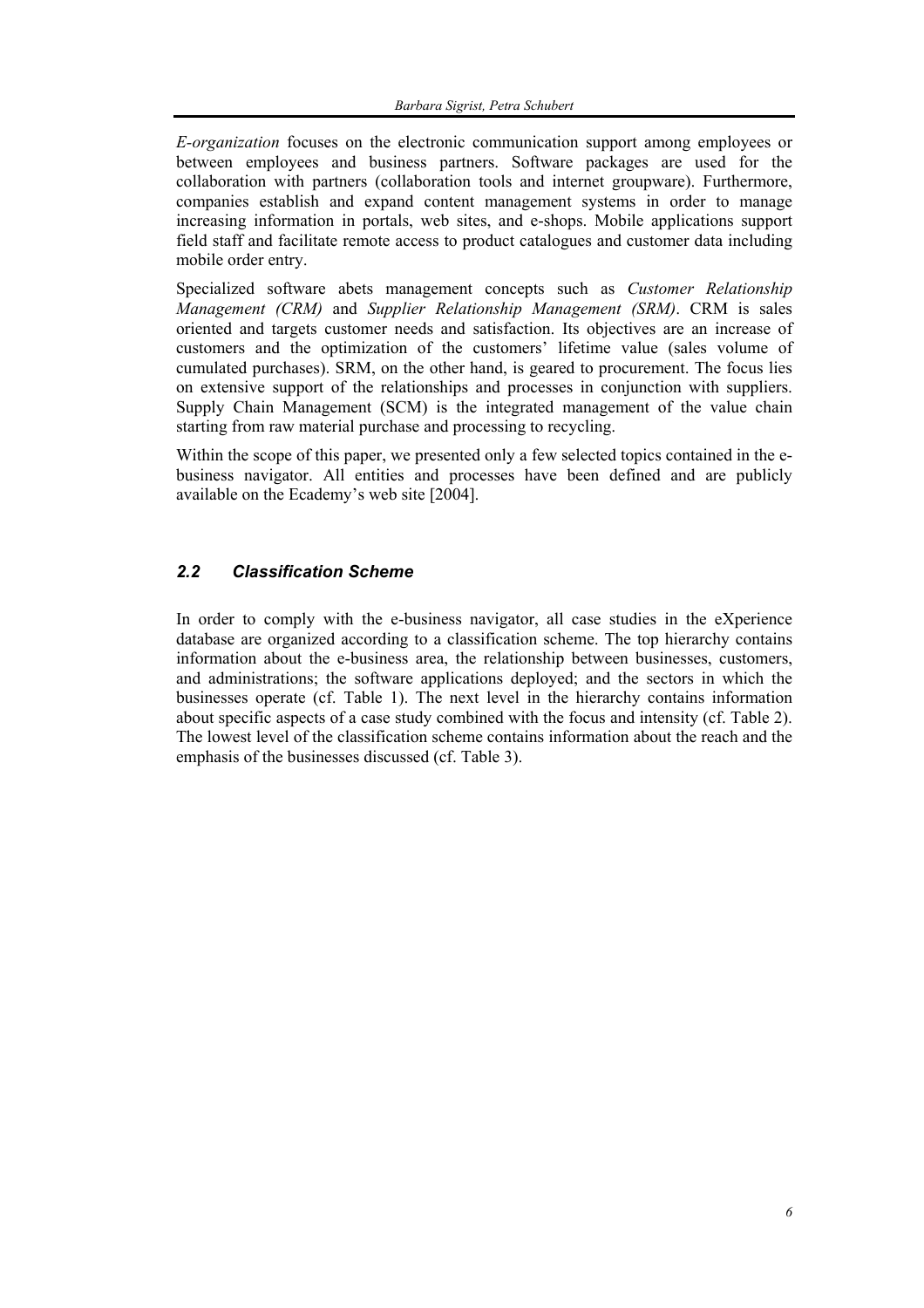| <b>Notion</b>           | Content                                                                                                                                                                                                                                                                                                                                                                                                                                                                                                                                                                                                                                                                                                                                                                                                                                                                                                                               | List Type                     |
|-------------------------|---------------------------------------------------------------------------------------------------------------------------------------------------------------------------------------------------------------------------------------------------------------------------------------------------------------------------------------------------------------------------------------------------------------------------------------------------------------------------------------------------------------------------------------------------------------------------------------------------------------------------------------------------------------------------------------------------------------------------------------------------------------------------------------------------------------------------------------------------------------------------------------------------------------------------------------|-------------------------------|
| EB Area                 | E-commerce, e-fulfilment, e-learning, e-organization,                                                                                                                                                                                                                                                                                                                                                                                                                                                                                                                                                                                                                                                                                                                                                                                                                                                                                 |                               |
| Relationship            | B <sub>2</sub> B <sub>,</sub> B <sub>2</sub> C <sub>,</sub> C <sub>2</sub> C <sub>,</sub> A <sub>2</sub> B <sub>, A<sub>2</sub>C<sub>, A<sub>2</sub>A<sub></sub></sub></sub>                                                                                                                                                                                                                                                                                                                                                                                                                                                                                                                                                                                                                                                                                                                                                          |                               |
| Software<br>Application | CRM, E-Shop, ERP Systems,                                                                                                                                                                                                                                                                                                                                                                                                                                                                                                                                                                                                                                                                                                                                                                                                                                                                                                             |                               |
| Sector                  | Agriculture / mining / generation of energy; Chemical industry /<br>Plastic goods; Metal products; Engineering / Precision engineering;<br>Vehicle construction / Aviation / Shipping; Electrics / electronics<br>industry / Optics; Consumer goods production; Wood processing /<br>Paper and cardboard; Other manufacturing industries; Construction<br>and interior work; Banks / Insurance companies / Full-service<br>finance; Auditing / trust / consulting; Real estate; Wholesale $\&$<br>retail trade; Haulage contractors / Transport / Logistics; Energy and<br>water supply; IT & Communication; Marketing / Advertising /<br>Media / Publishers; Education / Science / Law; Health / Medicine;<br>Catering trade / Leisure / Tourism / Culture / Sport; Other services;<br>Public authorities / Social insurance / Police / Armed forces;<br>Charity organisations / churches / developmental aid; Private<br>households | Closed<br>(NOGA)<br>$code1$ ) |

*Table 1: Classification Scheme Top Hierarchy* 

Each case study deals with specific aspects of a different yet individual kind. This level is designed to represent the focus and intensity of an aspect. Each case study has a maximum of three specific aspects assigned.

*Table 2: Classification Scheme Second Level* 

| <b>Notion</b>   | Content                                             | List Type      |
|-----------------|-----------------------------------------------------|----------------|
| Specific Aspect | E-Fulfilment, Payment Transaction,                  | Open, 1 only   |
| Focus           | Payment and Logistics, Payment using Cash and VISA, | Open, 1 only   |
| Intensity       | High, middle, low                                   | Closed, 1 only |

Each case study is written about businesses and processes within a regional setting. The lowest classification level is designed to hold information about the geographic reach and the textual emphasis.

l

 $<sup>1</sup>$  see NOGA (1995)</sup>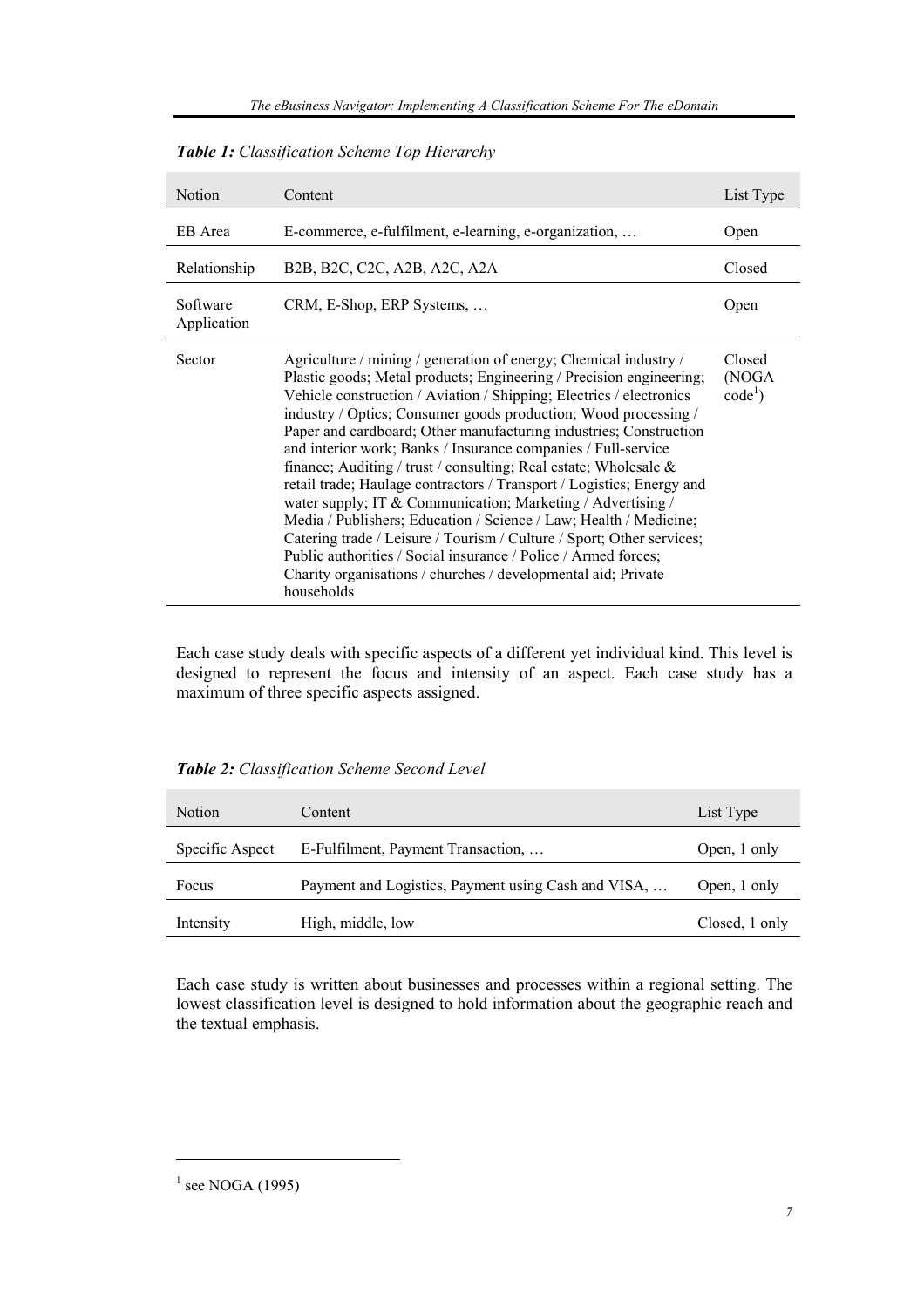| <i>Notion</i> | Content                                                                          | List Type |
|---------------|----------------------------------------------------------------------------------|-----------|
| Reach         | Regional, Switzerland, national, several nations, global                         | Closed    |
| Emphasis      | Economy & Management, Functions & Processes,<br>Technology, Design & Interaction | Closed    |

|  | Table 3: Classification Scheme Third Level |  |  |
|--|--------------------------------------------|--|--|
|--|--------------------------------------------|--|--|

The scheme was developed specifically for the domain of e-business and e-government. The classification scheme is being imprinted on a case study during the editing process. The editors – in the process of formatting and publishing the case study – attribute special keywords to the case study. The classification scheme is represented in the keyword lists of the classification tab (cf. Fig. 3).



*Figure 3: Interface For Classification Of Case Studies (In German)* 

The selected classification values are dynamically linked to the navigation. The navigation dynamically adapts to new case studies and their classifications.

There are different ways of drilling down into the teaching cases. The easiest way is the e-business navigator (the central graphic on the homepage) (cf. Fig. 4). The graphic represents the main focus topics of the classification scheme. Users choose their desired detail level. "E-Commerce" for example leads them to a high level in the hierarchy,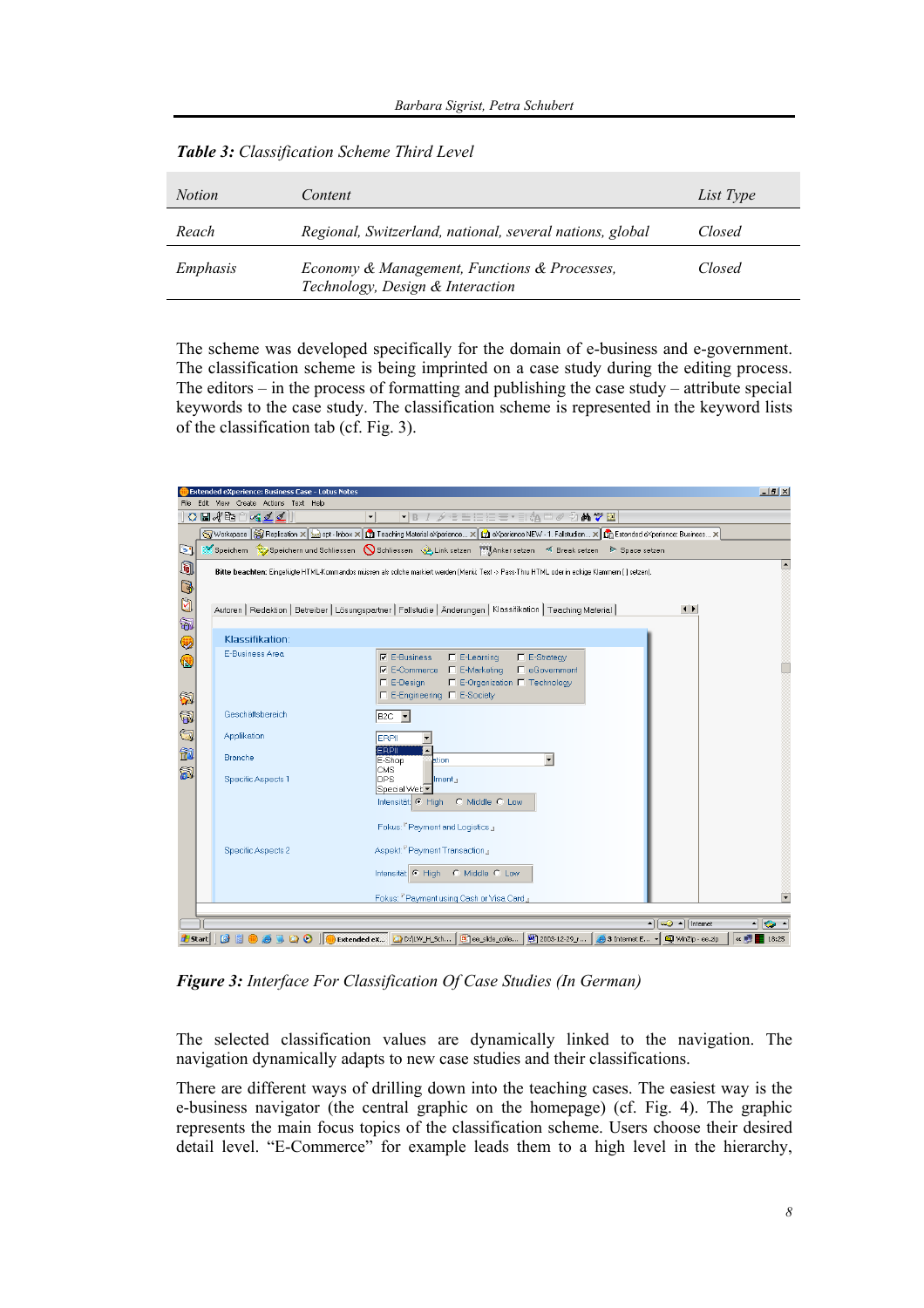whereas "E-Shop" displays case studies that deal specifically with electronic shop applications on a more detailed level of the classification hierarchy.



*Figure 4: Dynamic Graphical Navigation* 

Fig. 5 displays the hierarchy behind the eXperience classification scheme. In this example, the drill down follows the tree "E-Business" – "E-Commerce" – "B2B" – "E-Shop" – "Retail" and displays case studies for specific industry sectors.



*Figure 5: Hierarchy Of Classification Values*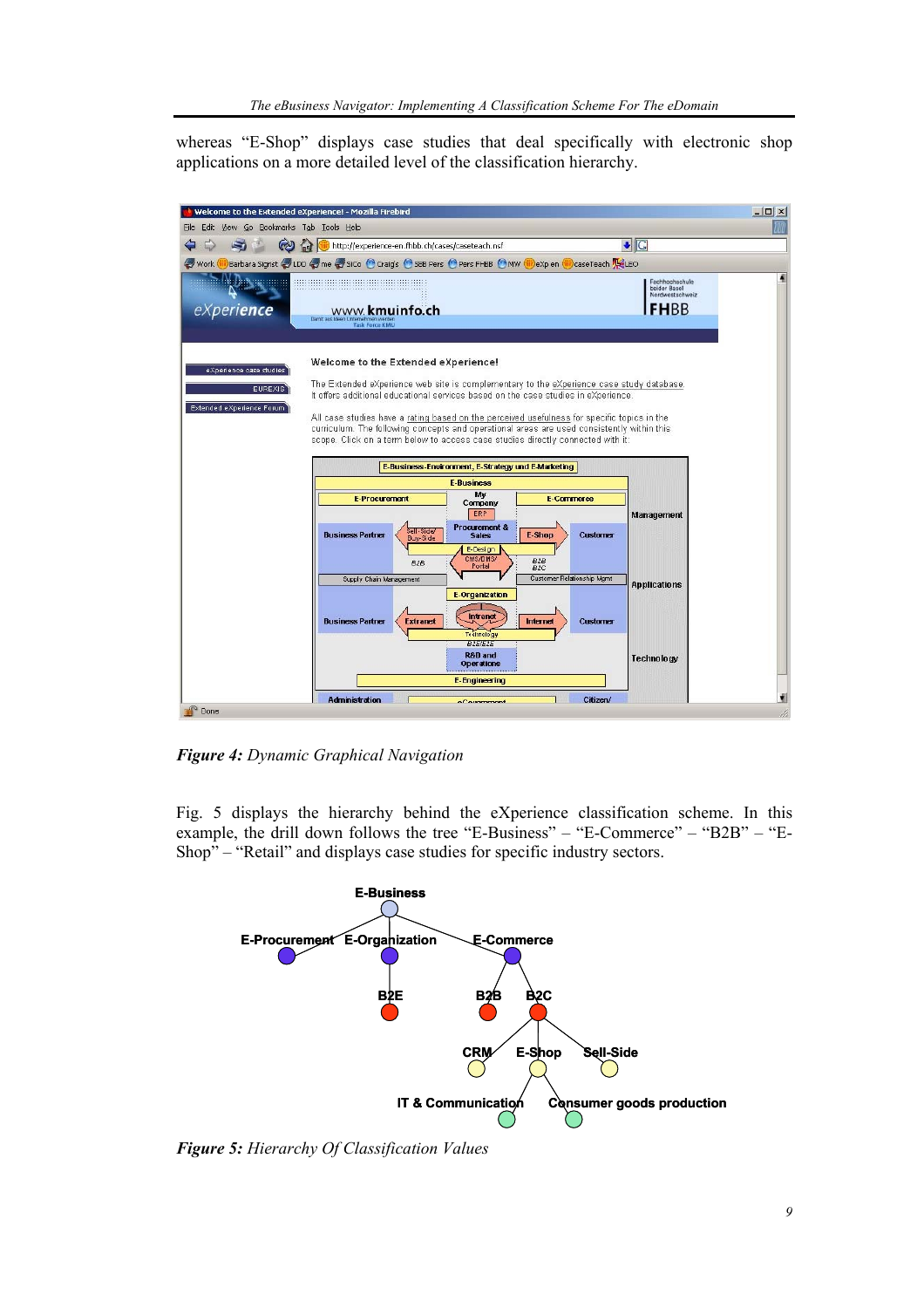All specific topics that are not covered by the principal map of e-business/ e-government can be found in a dynamic listing on the homepage. Every time a specific content is added to the list of keywords, the list generates a new entry linked to the respective case study.

The specific topic "E-Procurement" leads the user dynamically to the case studies "City of Mainz" and "UBS AG", which contain information about the implementation of eprocurement.

# *2.3 The eXperience Platform*

The concept and implementation of the platform is ultimately based on the core case study. The case study follows a pre-defined structure and adheres to a set of quality requirements. The Web front end informs the visitor about availability of slides, instructions, sample tests, solutions, and teaching instructions. In addition, information about target markets as well as the language and the year of publication are displayed. The extended material also encompasses discussion possibilities and update/feedback services.

The Web front end has a powerful back-end input interface. Editors and selected authors provide their input via an elaborate form, segmented into different sub sections: general information; information about authors and editors; details about providers and operators; the case study text and its meta data; change history; the case study classification; and teaching material uploads.

In order to illustrate the path of a possible user query, the example of a teacher looking for a case study with supplemental class instructions and test questions / solutions is chosen. The case study which he is looking for should focus on the implementation of an e-shop in the retail industry in Switzerland.

Via the homepage (cf. Fig. 4), the teacher looks for the keyword that matches closest his focus: "e-shop". He clicks on the word on the chart displayed on the e-business navigator. He is then directed to a list of possible case studies with detailed classification and metainformation for each entry of the list. He chooses the one matching best his needs in terms of content and availability of didactical and dissemination material. He is then allowed to print and/or download the material and use it in class. The copyright of eXperience is included in the material and must not be removed (user agreement). The copyright remains with the platform operators and the authors of the case studies.

# **3 Conclusions And Further Research**

The e-business navigator is an approach for a common terminology that serves a specific purpose: to foster structured storage and accessibility of knowledge about e-business best practice. Representatives of the Ecademy member schools in Switzerland are already using the classification scheme on a national level in classes and projects. Furthermore, the eXperience project successfully implemented the e-business navigator as an access interface to case studies. The growing number of case study queries to the database gives evidence of its usefulness for research and practice.

The navigator approach will be taken a step further into the European research area through EUREXIS (*EUR*opean *EX*perience *I*n e-busines*S*). EUREXIS is an international network of research institutions in Europe that takes the e-business navigator as its basis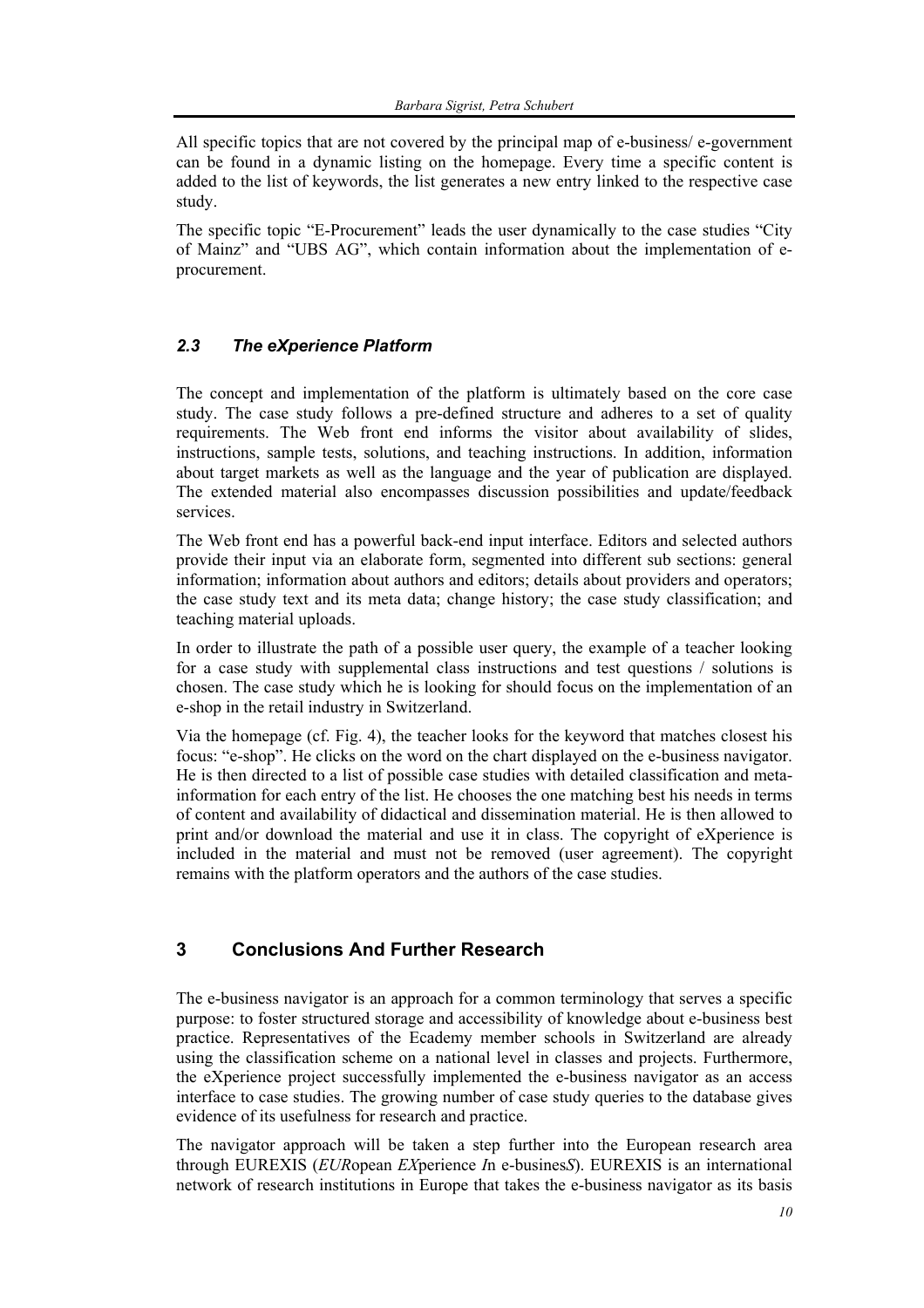for further discussion and refinement of the proposed classification schemes. In addition, EUREXIS will carry out meta-research on case studies and cross-analyse the accumulated knowledge, for which the e-business navigator lays out the structured core.

#### **References**

BEEP (2004): Best e-Europe Practices, [www.beep-eu.org]. [Accessed 02.02.2004]

- Berners-Lee, Tim; Hendler, James; Lassila, Ora (2001): The Semantic Web, in: Scientific American, May 17, 2001
- Ecademy (2004): National Network of Excellence of the Swiss Universities of Applied Sciences for E-Business and eGovernment, [http://www.ecademy.ch/]. [Accessed 02.02.2004]
- ECCH (2004): European Case Clearing House, [www.ecch.cranfield.ac.uk]. [Accessed 02.02.2004]
- Eisenhardt, Kathleen M. (1989): Building Theories from Case Study Research, in: Academy of Management Review, 14 (1989) 4, S. 532-550
- eXperience (2004): E-Business Expertise [http://www.kmuinfo.ch/pl/experience]. [Accessed 02.02.2004]
- Fensel, Dieter (2001): Ontologies: A Silver Bullet for Knowledge Management and Electronic Commerce, Springer
- Frechtling, Joy; Sharp, Laure (Eds) (1997): User-Friendly Handbook for Mixed Method Evaluations. nsf, Directorate for Education and Human Resources [http://www.ehr.nsf.gov/EHR/REC/pubs/NSF97-153/CHAP\_9.HTM]. [Accessed 02.02.2004]
- IESE (2004): IESE Business School, [www.iese.edu]. [Accessed 02.02.2004]
- KAON (2003): [http://kaon.semanticweb.org/]. [Accessed: 04.09.2003]
- Lytras, M.D.; Pouloudi, A; Korfiatis, N. (2003): An Ontological Oriented Approach on E-Learning. Integrating Semantics for Adaptive E-Learning Systems. In: C. et al. Ciborra, Editor, New Paradigms in Organizations, Markets and Society. Proceedings of the 11th European Conference on Information Systems (ECIS 2003)
- NOGA (1995): General Systematics of Industrial Sectors, Part 1: Detailed Classification, original title: Allgemeine Systematik der Wirtschaftszweige. Teil 1: Detaillierte Gliederung. Bern
- OntoEdit (2003): [http://www.ontoprise.de/]. [Accessed: 04.09.2003].
- Rickards, Tudor, French, Simon (2003): The Google paradox: more information, less perspective, in: European Business Forum, 2003/4, Issue 16, pp. 86-87.
- Schubert, Petra; Wölfle, Ralf (Eds., 2000): How to Successfully Plan and Implement E-Business: Case Studies of Future-Oriented Companies, original title: E-Business erfolgreich planen und realisieren – Case Studies von zukunftsorientierten Unternehmen, München, Wien: Hanser Verlag
- Schubert, Petra; Wölfle, Ralf; Dettling, Walter (Eds., 2001): Fulfillment in E-Business Concepts of Innovative Companies, original title: Fulfillment im E-Business - Praxiskonzepte innovativer Unternehmen, München, Wien: Hanser Verlag